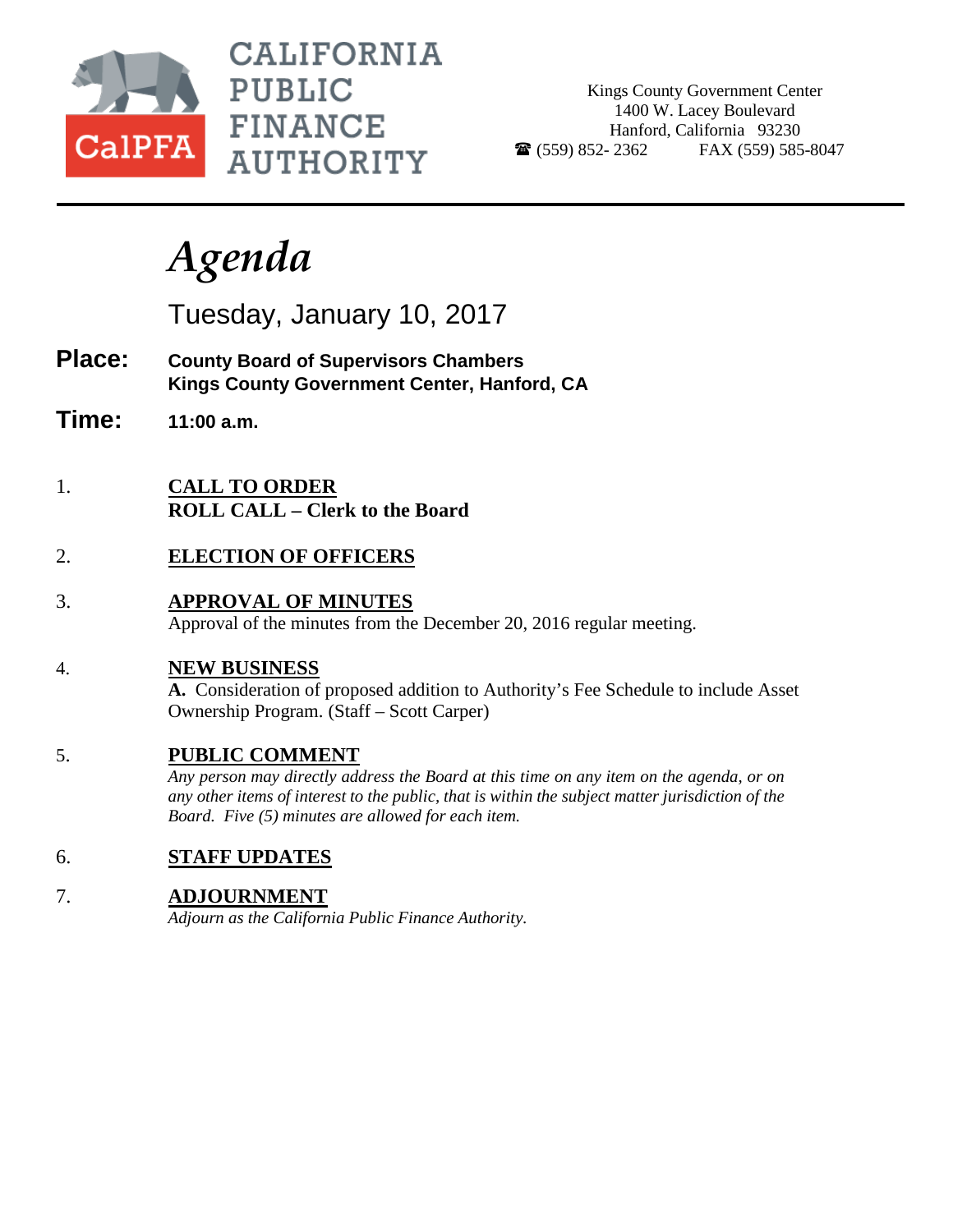

### **3. APPROVAL OF MINUTES**

Approval of the minutes from the December 20, 2016 regular meeting.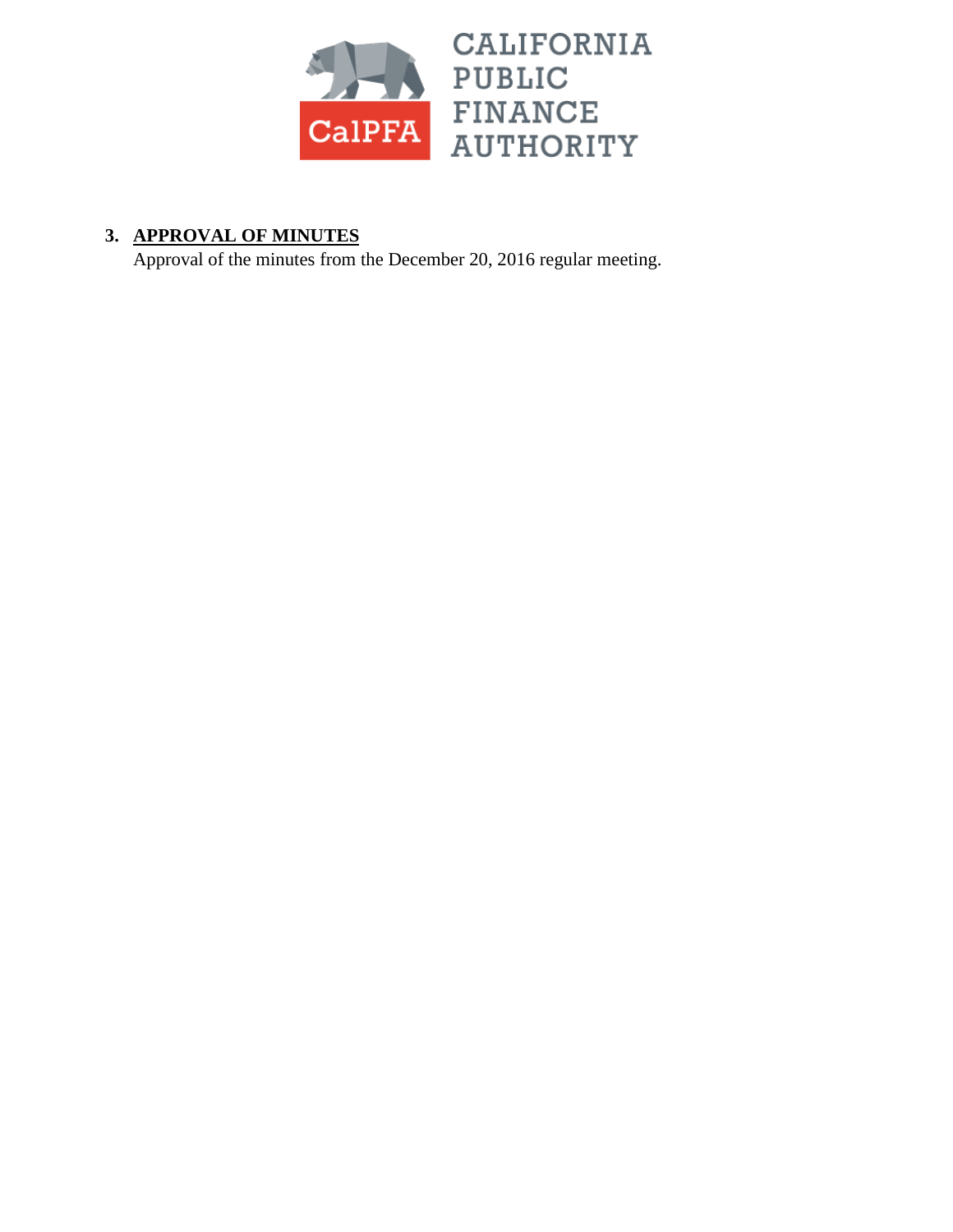

**CALIFORNIA PUBLIC FINANCE AUTHORITY** 

Kings County Government Center 1400 W. Lacey Boulevard Hanford, California 93230  $\bullet$  (559) 852-2362 FAX (559) 585-8047

## *Action Summary*

Tuesday, December 20, 2016

- **Place: County Board of Supervisors Chambers Kings County Government Center, Hanford, CA**
- **Time: 11:00 a.m.**
- 1. **B 1 CALL TO ORDER ROLL CALL – Clerk to the Board ALL MEMBERS PRESENT**
- 2. **APPROVAL OF MINUTES** Approval of the minutes from the November 15, 2016 regular meeting. **ACTION: APPROVED AS PRESENTED (CP/RF/JN/RV/DV-Aye)**

### 3. **CONSENT CALENDAR**

**A.** Consideration of the 2017 CalPFA meeting calendar. **B.** Consideration of Invoice Request 16-03IR for US Bank for services as custodian to CalPFA accounts. **ACTION: APPROVED CONSENT CALENDAR AS AMENDED (JN/RF/RV/CP/DV-Aye)**

#### 4. **NEW BUSINESS ACTION ITEMS**

**A.** Consideration of approving resolution 16-09A for Henry Mayo Newhall Memorial Hospital, City of Santa Clarita, County of Los Angeles; up to \$150,000,000 of revenue bonds. (Staff – Scott Carper)

**ACTION: APPROVED AS PRESENTED (CP/RF/JN/RV/DV-Aye)**

### 5. **PUBLIC COMMENT**

*Any person may directly address the Board at this time on any item on the agenda, or on any other items of interest to the public, that is within the subject matter jurisdiction of the Board. Five (5) minutes are allowed for each item.* **None**

### 6. **STAFF UPDATES**

7. **ADJOURNMENT**

*The meeting was adjourned at 11:06 a.m.*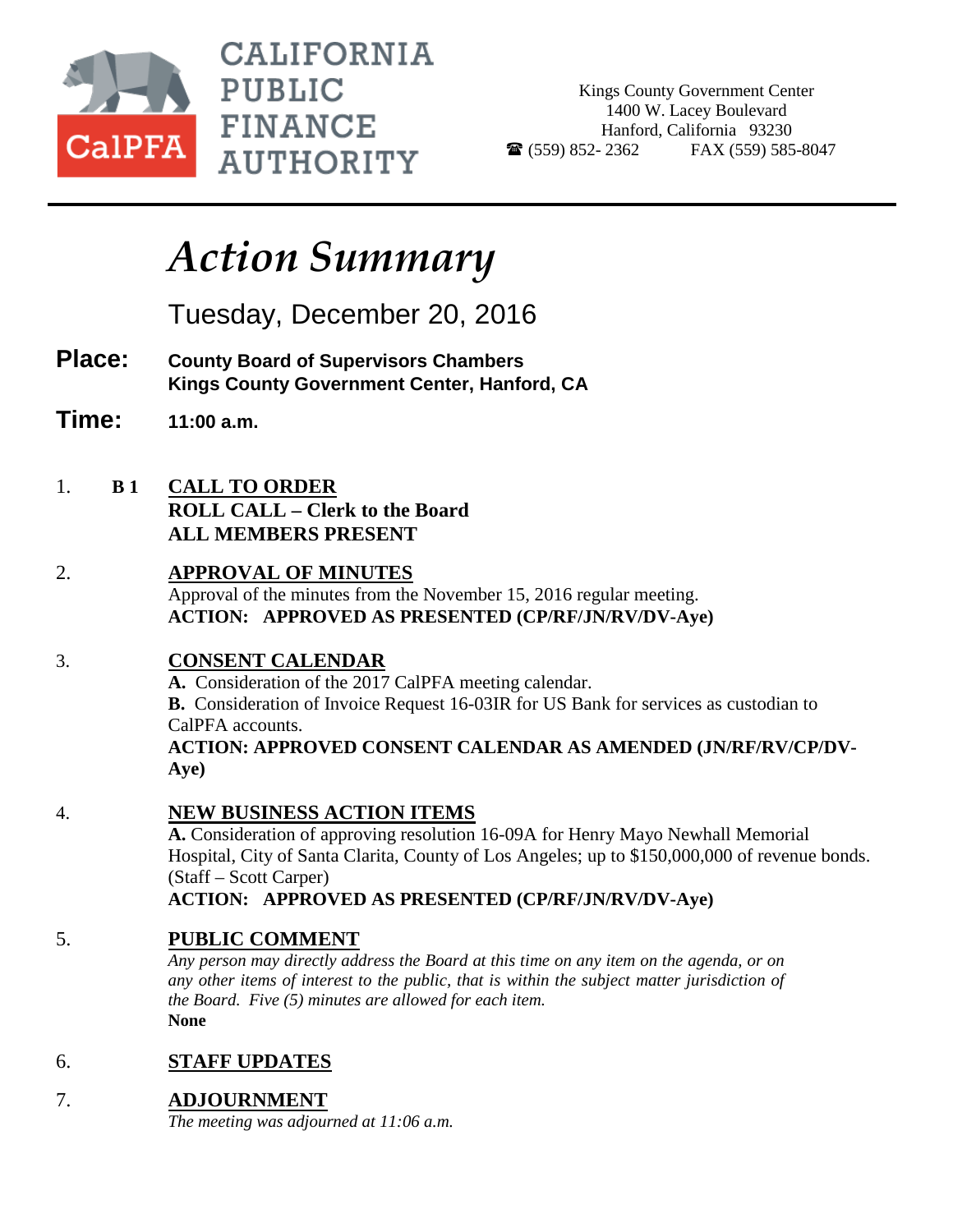

#### **4. NEW BUSINESS**

**A.** Consideration of proposed addition to Authority's Fee Schedule to include Asset Ownership Program (Staff – Scott Carper)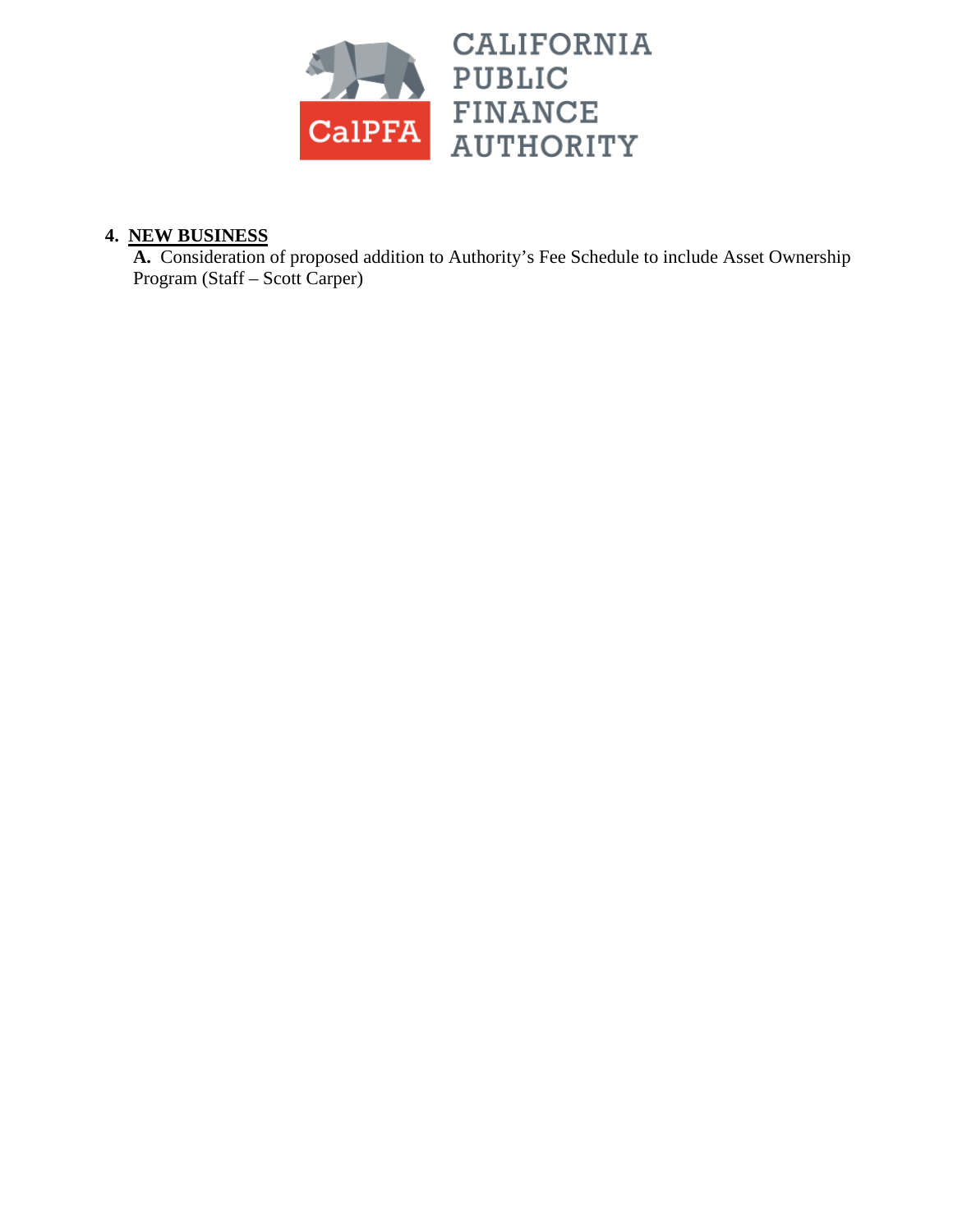

## **DATE: JANUARY 10, 2017 REQUEST:** CONSIDERATION OF PROPOSED ADDITION TO AUTHORITY'S FEE

#### SCHEDULE TO INCLUDE ASSET OWNERSHIP PROGRAM

#### **Background/Discussion:**

At the September 1, 2015, meeting of the California Public Finance Authority ("CalPFA") the Board approved the Asset Ownership Program. CalPFA staff has experienced interest from a number of borrowers and finance professionals seeking to finance public-private partnership oriented projects where CalPFA would serve as the asset owner. Accordingly, staff recommends that the CalPFA add an Asset Ownership Program fee to its existing fee schedule to address these types of transactions as follows:

**\_\_\_\_\_\_\_\_\_\_\_\_\_\_\_\_\_\_\_\_\_\_\_\_\_\_\_\_\_\_\_\_\_\_\_\_\_\_\_\_\_\_\_\_\_\_\_\_\_\_\_\_\_\_\_\_\_\_\_\_\_\_\_\_\_\_\_\_\_\_\_\_\_\_\_\_\_\_\_\_\_\_\_\_\_\_\_\_\_\_\_\_\_**

o **Asset Ownership Program –** 45 bps issuance fee and 20 bps annual administration fee non-declining. The minimum issuance fee for any of these types of projects would be \$100,000.

The proposed fee would serve as a guide to those interested in the CalPFA Asset Ownership Program, however, given the potential bond sizing necessary to acquire certain assets it is likely future adjustments to the fee schedule will be warranted to accommodate unique transactions.

#### **Approvals:**

Staff recommends that the Board approve the updated fee schedule to include the Asset Ownership Program as proposed in the form of Attachment 1.